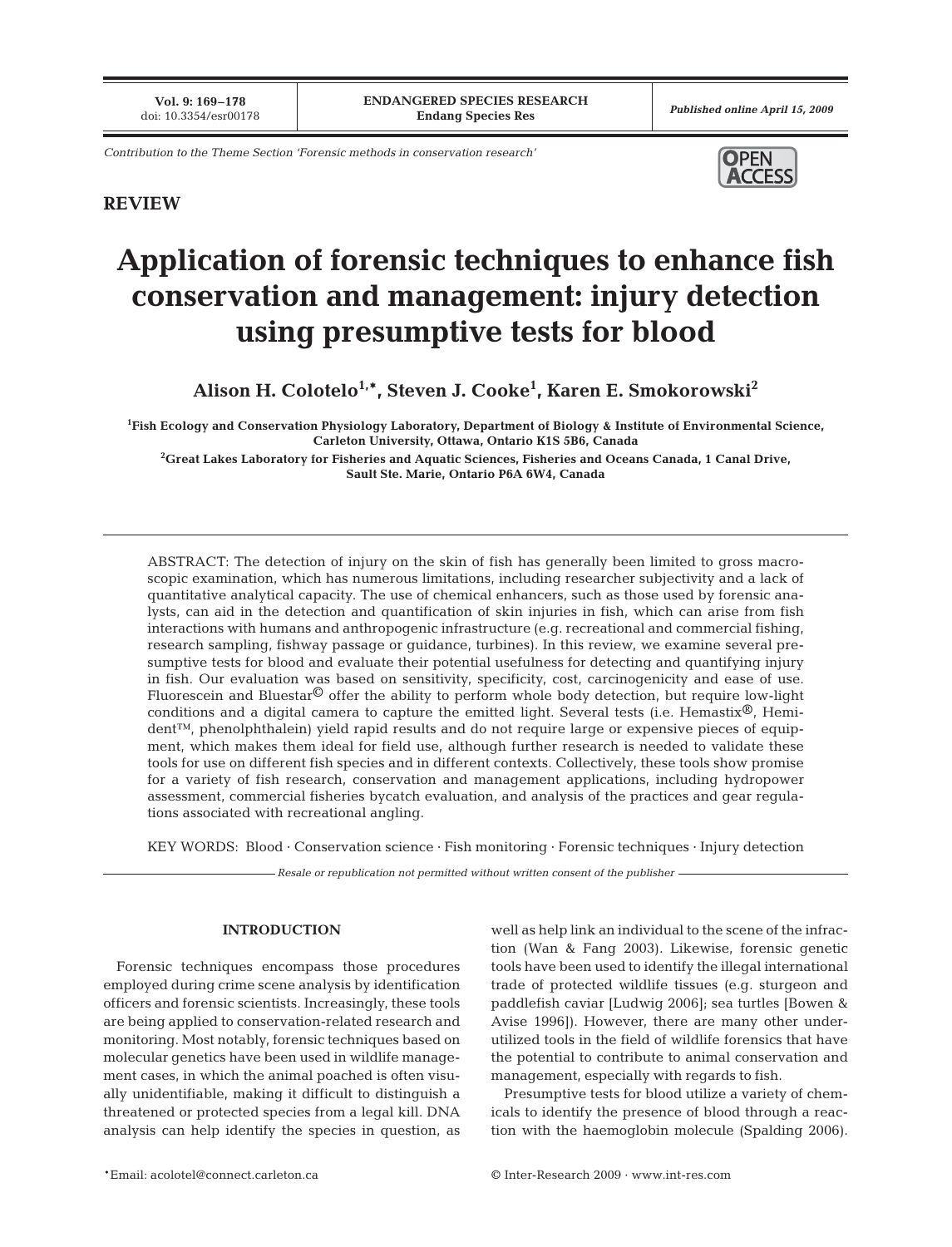They are described as presumptive because there are substances other than haemoglobin which may cause a false positive reaction, and in forensic settings further testing is required to confirm the result. These are rapid tests that are used to identify whether an unknown substance is likely blood and to identify areas of a crime scene that should be investigated in more detail. The benefit of utilizing these tests is the rapidity of results and the ease of interpretation.

Presumptive tests for blood show promise for documenting injury to fish that have interacted with humans or anthropogenic infrastructure. For example, hydroelectric dams (including fishway facilities and guidance technologies) and irrigation intakes are potentially a cause of external injuries for fish interacting with the infrastructure (Cada 1990). Similarly, when fish are discarded as bycatch in the commercial fishing sector, or through catch-and-release practices (voluntary or mandatory) in the recreational fishing sector, they can be exposed to dermal injuries from fishing line, hooks, nets and handling (e.g. Davis 2002, Barthel et al. 2003). Although basic capture techniques, such as the use of pot traps for the enumeration of fish, may appear to be benign, research has revealed that fish can experience significant abrasion and scale loss during the holding and handling processes (Cooke et al. 1998). Even minor abrasions to the skin of fish can increase the incidence of infection by opportunistic pathogens such as *Saprolegnia* spp. (Van West 2006), which could lead to delayed mortality or alterations in fish health and stress levels. There is now a suite of tools available for evaluating the physiological condition of fish in the field (summarized in Iwama et al. 1995), yet there are comparatively fewer tools available for detecting and quantifying physical injury. Quantifying the extent and severity of sub-lethal injuries is important for determining the consequences of human interactions with fish, and for developing strategies and/or infrastructure to reduce such injuries and promote fish welfare, which is currently becoming of increasing concern (Huntingford et al. 2006).

The objective of the present paper is to review a suite of presumptive tests for blood used in forensic analysis, and to identify their potential applicability to fish conservation and management. Such tests are necessary, as existing approaches for quantifying the sub-lethal injury of fish are qualitative and rely on crude indicators such as visual inspection of fin fraying (e.g. Barthel et al. 2003), scale loss (e.g. Chopin & Arimoto 1995) and macroscopic wounds (e.g. Davis 2002). Only in recent years have forensic tools been applied in a fisheries context to investigate epithelial injury. In this review, we first summarize the use and basis of presumptive tests in forensic science, and then briefly discuss the integument, scales and mucus present on fish and reveal

the associated challenges of using presumptive tests. Next, we summarize the various presumptive tests that have been developed and provide an overview of their actual or potential utility for research or monitoring of fish. We conclude by discussing how these presumptive tests have or could be applied to address a range of fish conservation and management problems and identify key research needs.

## **PRESUMPTIVE TESTS: PREMISE AND USES IN FORENSIC SCIENCE**

Often at crime scenes there are stains composed of unknown substances that may be confused with blood. Identifying whether the substance is indeed blood allows further analyses to confirm species, and, if necessary, the individual (Spalding 2006). Alternatively, if blood was cleaned in an attempt to remove evidence, chemical enhancers are required to detect whether blood is present (even in miniscule amounts) and/or visualize any patterns (Spalding 2006). Presumptive tests are used to initially identify areas of high priority in crime scene investigation, and substances are later confirmed to be blood through microscopic tests (Spalding 2006). Presumptive tests have also been used in biomedical applications. For example, fluorescein, a common chemical for blood pattern visualization, has been adopted in ophthalmology to stain the corneal epithelium and identify lesions on the outer surface of the eye (Göbbels & Spitnaz 1989). Although presumptive tests for blood are currently used primarily in a human context, the composition of blood is highly conserved among vertebrates, making these tests theoretically useful for fish. Furthermore, the epithelium of fish has been compared to the composition of the human cornea (Noga & Udomkusonsri 2002), and so the use of fluorescein in corneal lesions appears to indicate the potential for use in fish epithelial lesions.

Regardless of the taxa being investigated, there are 2 basic concepts that are important when comparing presumptive tests for blood, namely, sensitivity and specificity. Sensitivity refers to the lowest dilution of blood that can be detected (Cox 1991), and is typically tested in a laboratory with blood samples diluted with distilled water (Tobe et al. 2007). The most sensitive presumptive blood test is luminol, with a recorded sensitivity of 1:1 000 000 (Proescher & Moody 1939), allowing the potential detection of a miniscule amount of blood. The majority of presumptive tests have a sensitivity of 1:100 000 (Tobe et al. 2007), although, depending on the surface tested and the preparation methods, sensitivity can vary. For all of the tests outlined in this review, the sensitivity is such that they have the ability to detect blood that would not be identified by gross macroscopic examination alone.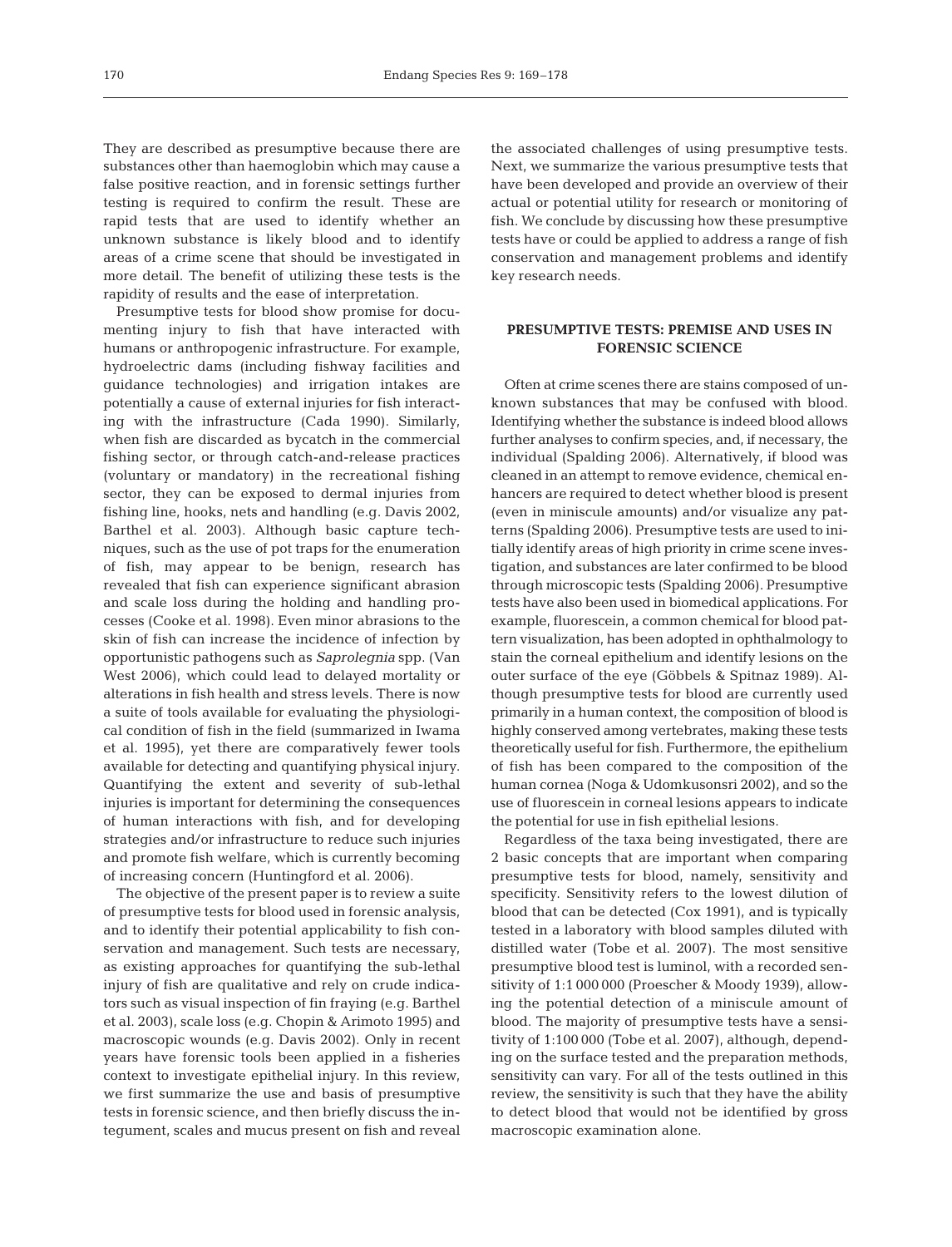Specificity refers to the ability of the chemical to accurately detect blood and identify substances that may present false positives or false negatives. Substances that may be visually mistaken for blood, or those that contain oxidizing agents (such as peroxidases), are tested as potential sources of false positives (Tobe et al. 2007). Generally, those substances that produce false positives take detectably longer to react and, therefore, may be eliminated through observational interpretation (Tobe et al. 2007). There is limited information in the forensic literature about false negatives, as it is difficult to prove that a false negative reaction has occurred (Ponce & Pascual 1999). It is thought that reduction compounds compete for oxygen in oxidation-reduction reactions and are thus capable of causing false negative reactions.

In the comparison of presumptive tests for blood in a forensic context, a number of surface types are tested (e.g. carpet, cotton, linoleum). For example, Dilbeck (2006) compared luminol and Bluestar<sup> $\odot$ </sup> on 4 different surfaces and revealed that surface material influenced their chemiluminescence strength. In the context of fish research, fish skin is a surface on which there has been very little comparative work related to presumptive tests for blood. It is therefore imperative to review the characteristics of fish skin and mucus, and their potential impact on the results and applicability of different forensic tools.

## **FISH SKIN CHARACTERISTICS**

Vertebrate skin is the largest organ of the integument system and consists of multiple layers of epithelial tissue, acting as a barrier protecting the internal structures from the external environment. Skin structure is based on the vertebrate's environment and therefore can vary drastically, especially among taxa (Flaxman 1972). Fish are unique from other vertebrates as the living cells of the integument are in close proximity to the ambient environment (Hawkes 1974). Other vertebrates have a layer of keratinized cells which protect the living tissue from the environment (Flaxman 1972), which, for fish, is done by the mucus layer. Fish mucus consists of glycoproteins or mucins and a high concentration of water and is produced by goblet cells present in the epidermal tissue, particularly those located in the gills (Shephard 1994). The role of fish mucus is to protect the fish from dermal abrasion, disease and infection, to provide lubrication within water, and to aid in ion and osmotic homeostasis. Removal of the protective layer of mucus and underlying epidermis can result in opportunistic pathogenic infection and even death. The dynamic nature of fish mucus and its ability to be non-lethally sampled makes it a promising material to test for blood using presumptive tests.

# **CHALLENGES OF USING PRESUMPTIVE TESTS FOR BLOOD ON FISH**

The use of forensic presumptive tests for blood in a fish context poses a number of challenges, including the unknown effect of the aquatic environment that may interfere with the correct interpretation of results. Although most presumptive tests for blood cannot distinguish between human and animal blood, there have not been any extensive studies on the sensitivity or specificity of these tests with respect to fish blood, particularly due to the unique substances present in an aquatic environment. Smith & Ramos (1976) tested the sensitivity of Hemastix® for haemoglobin taken from butterfly fish *Chaetodon miliaris*, and they found strong positive reactions for dilutions of up to 1 part haemoglobin to 4 parts fish mucus. There is a need to investigate the sensitivity of these tests to enable accurate interpretation of the results.

In forensic science, substances that may potentially cause false positive reactions are generally substances that resemble blood or contain similar properties to blood and may be found at a crime scene. Substances that have been tested and may cause false positives in some trials include tomatoes, red kidney beans, horseradish and saliva (Tobe et al. 2007). There may be substances that are common to aquatic settings or fish that have not been investigated for their potential to cause false positive reactions, and therefore further research is necessary. Even less is known about the causes of false negatives, and investigations into the potential sources of error are necessary.

In addition to the environmental and physiological limitations involving the use of presumptive tests for blood on fish, each test presents its own set of benefits and limitations. The decision as to which tests should be further evaluated is based on the context of the research and the monitoring of fish condition and injury. The detection of haemoglobin in fish mucus is a non-lethal sampling procedure that can be conducted quickly to minimize the amount of time the fish is removed from its natural environment. There may also be reasons to employ these techniques in a laboratory situation or on dead fish.

## **OVERVIEW OF PRESUMPTIVE TESTS FOR BLOOD**

Since many forensic tests have yet to be applied to research on fish, we provide an overview of the different presumptive tests for blood, discuss their actual or potential use on fish, and summarize their limitations and advantages. We base our assessment of potential fisheries applicability on a suite of 'ideal' characteristics.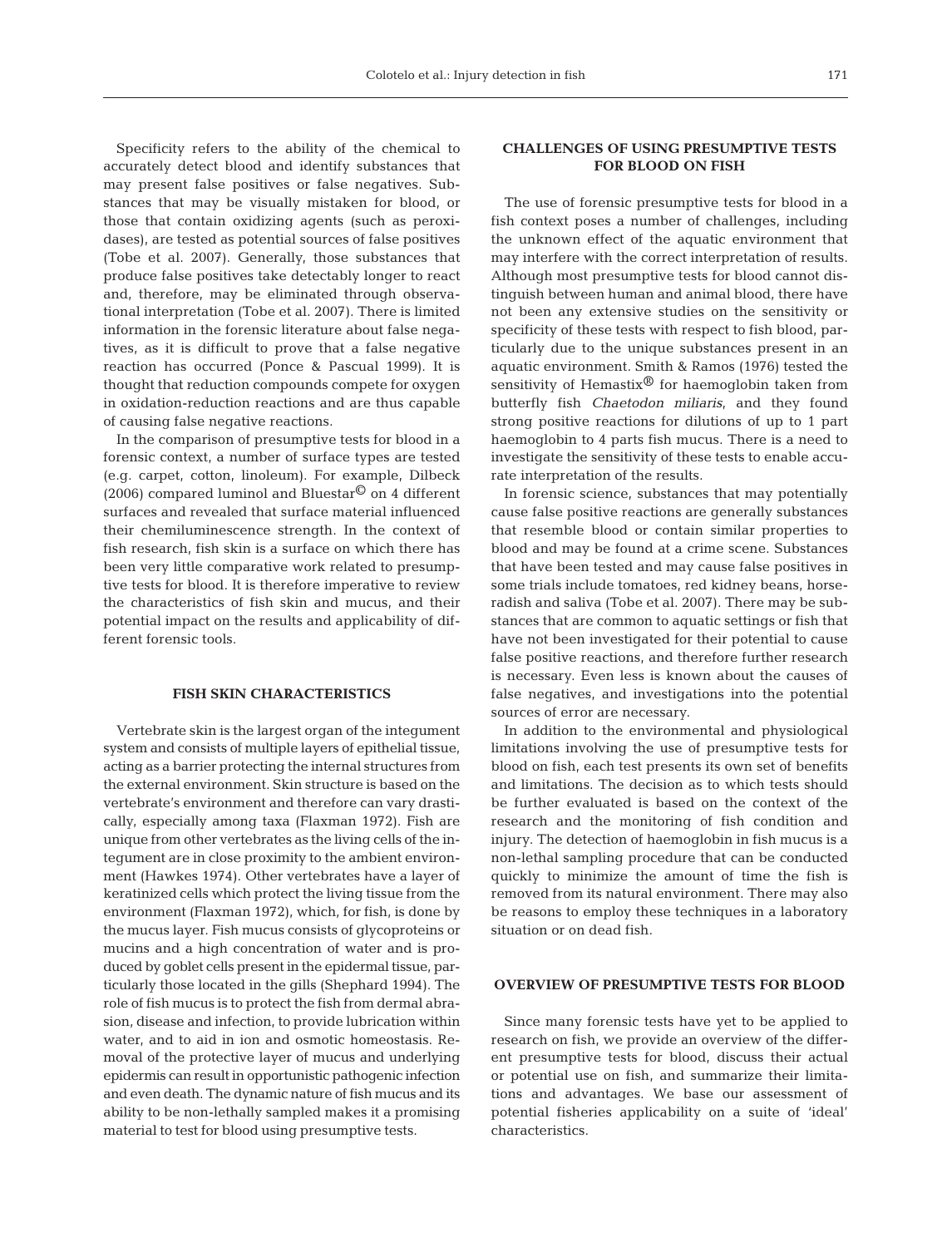An ideal presumptive test on fish for blood would:

- produce rapid, robust and repeatable results which can be quantified;
- be environmentally safe to use directly on fish and in natural environments;
- require little personal protective equipment for the user;
- have a low cost, enabling repeated sampling;
- be easy to use in field settings without cumbersome equipment;
- have few interfering compounds.

## **Catalytic colour tests**

Catalytic colour tests characterize the largest group of presumptive tests for blood available to researchers. These tests react with the heme group in blood, specifically by chemically oxidizing the chromogen, to produce a visible colour reaction. An oxidizing agent must be added to catalyze the reaction, generally hydrogen peroxide. A colour change characteristic of the chromogen that appears within seconds constitutes a positive reaction (Spalding 2006). All of the prescribed indicators have a reported sensitivity of at least a 1:10 000 dilution of human blood, but can be as high as 1:100 000 (Tobe et al. 2007). The most commonly known catalytic colour tests are benzidine, o-toluidine, tetramethylbenzidine, phenolphthalein, leuchomalachite green, Hemident™ and Hemastix®. Table 1 provides a summary of these tests and their potential applicability in fish research, but most have carcinogenic or other properties that eliminate their potential for use in fish research. The only catalytic colour tests that show potential practical application in fish research are phenolphthalein, Hemastix® and Hemident™, which will be explored further.

#### Phenolphthalein (Kastle-Meyer test)

The Kastle-Meyer test is one of the most common presumptive tests used in forensic laboratories. It uses reduced phenolphthalein in alkaline solution. A positive reaction is denoted by a colour change of colourless to pink and is immediate (Spalding 2006). This test is one of the most sensitive catalytic colour tests (1:10000), although false positive reactions have been documented for substances, including 1 M ascorbic acid (Tobe et al. 2007). Phenolphthalein is listed by the International Agency for Research on Cancer (IARC) as a possible carcinogen to humans, and the agency has declared that there is sufficient evidence to support that phenolphthalein is carcinogenic to animals (IARC 2000). Therefore, there is a potential source of harm to the researcher. However, safety measures (e.g. wearing personal protective equipment) can be implemented, which would decrease these risks (Phenolphthalein Material Safety Data Sheet 2005; www. sciencelab.com/msds.php?msdsId=9926469).

Table 1. Summary of presumptive tests for blood and the applicability in fish research. Class 1: known carcinogens to humans; Class 2A: probable carcinogens to humans; Class 2B: possible carcinogens to humans; TMB: tetramethylbenzidine; NA: not available

| Test                     | Sensitivity | Price<br>(SCAD)   | Carcinogen     | Tested<br>on fish | Potential<br>field use | Potential<br>lab use | Rationale                                                              |
|--------------------------|-------------|-------------------|----------------|-------------------|------------------------|----------------------|------------------------------------------------------------------------|
| Benzidine                | 1:100000    | <b>NA</b>         | Yes            | $\rm No$          | None                   | None                 | Class I carcinogen<br>(IARC 1987)                                      |
| o-Toluidine              | 1:100000    | \$32.95/kit       | Yes            | No                | None                   | None                 | Class 2A carcinogen<br>(IARC 1972)                                     |
| Phenolphthalein          | 1:10000     | \$34.00/kit       | Possible       | No                | Medium                 | High                 | Class 2B carcinogen<br>(IARC 2000)                                     |
| Leuchomalachite<br>qreen | 1:10000     | <b>NA</b>         | Yes            | Yes               | None                   | None                 | Hazardous to fish and humans<br>(Fessard et al. 1999)                  |
| <b>TMB</b>               | 1:10000     | \$36.00/kit       | $\overline{N}$ | N <sub>0</sub>    | Low                    | Low                  | Hemastix $\mathcal{D}$ contain the reagent                             |
| Hemastix $^{\circledR}$  | 1:100000    | \$35.00/50 strips | No             | No                | High                   | High                 | Easy to use; test strips are<br>pre-treated with reagent               |
| Hemident™                | 1:10000     | \$16.65/10 tests  | No             | No                | High                   | High                 | Easy to use; self contained<br>reaction                                |
| Fluorescein              | 1:100,000   | \$36.50/250 ml    | No             | Yes               | High                   | High                 | Has already been tested and<br>used on fish for injury detection       |
| Luminol                  | 1:1,000,000 | \$18.25/236 ml    | No             | No                | Low                    | Low                  | Reaction only lasts 30 s; more<br>applicable methods available         |
| $Bluestar^{\mathbb{O}}$  | 1:100000    | \$89,00/500 ml    | No             | No                | Medium                 | High                 | Easier to use than luminol; reac-<br>tion lasts longer and is brighter |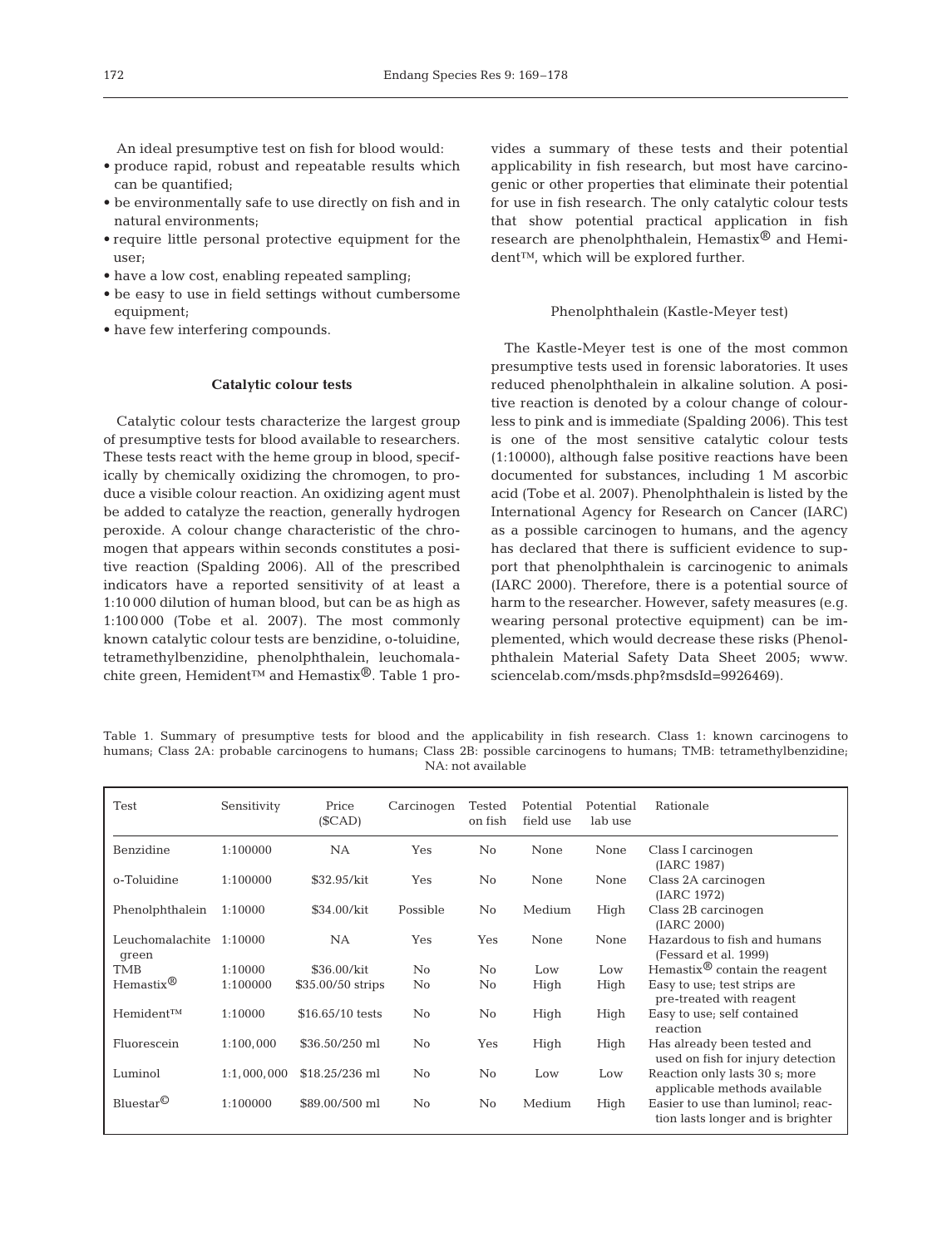## Hemastix®

Hemastix® were designed to detect blood in urine (for biomedical and veterinary applications), but have been adopted by the forensic community to test stains of unknown origin (Spalding 2006). Hemastix<sup>®</sup> are unique in their application and design. The kit contains test strips with reagent-treated filter paper attached to one end. The pre-treated filtered paper contains the reagent tetramethylbenzidine (TMB), along with all other chemicals required for the analysis (Tetramethylbenzidine Material Safety Data Sheet 2005; www.sciencelab.com/msds.php?msdsId= 9925220). This allows ease of use, and the materials required for this test are minimal and readily available. The manufacturer supplies a scale corresponding to the amount of human haemoglobin in each sample based on the colour change, but generally a positive reaction is illustrated by a colour change from yellow to green (Spalding 2006). Hemastix<sup>®</sup> have a reported sensitivity of 1:100 000, although different users report different sensitivities (Tobe et al. 2007). Also, there have been substances reported to cause false positives, including 10% cupric sulphate and 10% ferric sulphate (Tobe et al. 2007). Cupric sulphate would be a potential false positive for fish injury detection, as it is a known aquatic algaecide that is commonly used in aquaculture (Schlenk et al. 1998).

#### Hemident™

Hemident™ was created in 1981 for the purpose of aiding in criminal investigations (Spalding 2006). The reagent is MacPhail's reagent (leuchomalachite green), which was previously used as a fungal treatment for infected fish until its carcinogenic nature was revealed (Culp et al. 1999). Hemident™ is a selfcontained chemical reaction, and so the hazards to the user are limited. The instructions and all materials needed for correct use of this test are provided by the manufacturer. The benefit of this test is that the container can be kept and brought back to a laboratory, where further testing can be done if required (Tobe et al. 2007). Another highlight is that this test was designed for field use, and so its simplicity and ease of use are beneficial to fisheries scientists. All that is required for sampling fish mucus is a swab from a pre-selected area of the fish. The tested sensitivity for Hemident™ has been recorded as 1:10 000 for blood (animal or human) (Tobe et al. 2007). With regards to specificity, there are no reported substances that stimulate a valid false positive reaction (Tobe et al. 2007).

## **Fluorescence and chemiluminescence tests**

Fluorescence and chemiluminescence tests are typically used in situations where it is suspected that blood was once present and has subsequently been cleaned up (Spalding 2006), and they are used in liquid form for crime scene investigation. Chemical solutions are sprayed over the area, and, if blood is present, the bloodstain pattern will become evident through the production of light by either luminescence or fluorescence (Spalding 2006). This light can be detected visually and can be photographed for further reference and for quantification and localization of injury.

## Fluorescein

Fluorescein is a commonly used presumptive test for blood for large areas and/or areas where no blood is present visually. It reacts with haemoglobin, similarly to the catalytic colour tests, but the reaction is based on the production of light (Tobe et al. 2007). Fluorescein is prepared by reducing it in an alkaline solution and then applying it to the test area. Hydrogen peroxide is then applied to accelerate the oxidation of the heme group. Under ultraviolet light (UV) the reaction will fluoresce at 520 to 530 nm and can be photographed. This test requires an alternate light source (ALS), typically set at 450 nm, as well as a yellow filter for photography. The photography of the sample must be completed in a lowor no-light environment, which poses issues for field usage (Spalding 2006). The sensitivity of fluorescein has been reported as 1:100 000, and there are some substances that may cause false positives, including copper and hypochlorite (Tobe et al. 2007).

This test has previously been used to detect physical injury in fish in a laboratory setting and showed promising results (Noga & Udomkusonsri 2002). The study used the rainbow trout *Oncorhynchus mykiss*, channel catfish *Ictalurus punctatus*, goldfish *Carassius auratus* and hybrid striped bass *Morone saxatilis* male × *M. chrysops* female). Fish were intentionally injured by removal of skin using a scalpel and by acute confinement, or by puncture with a needle. Fish were then euthanized and were completely submerged in the solution with the visible injuries photographed under UV light. Although fluorescein is documented as an irritant (Fluorescein Material Safety Data Sheet 2005; www.sciencelab.com/xMSDS-Fluorescein-9927171), there did not seem to be any adverse effects to live hybrid striped bass tested in high concentrations (Noga & Udomkusonsri 2002), although this may be species-specific.

The use of fluorescein to detect fish injury has been applied in commercial fishery bycatch studies. Davis &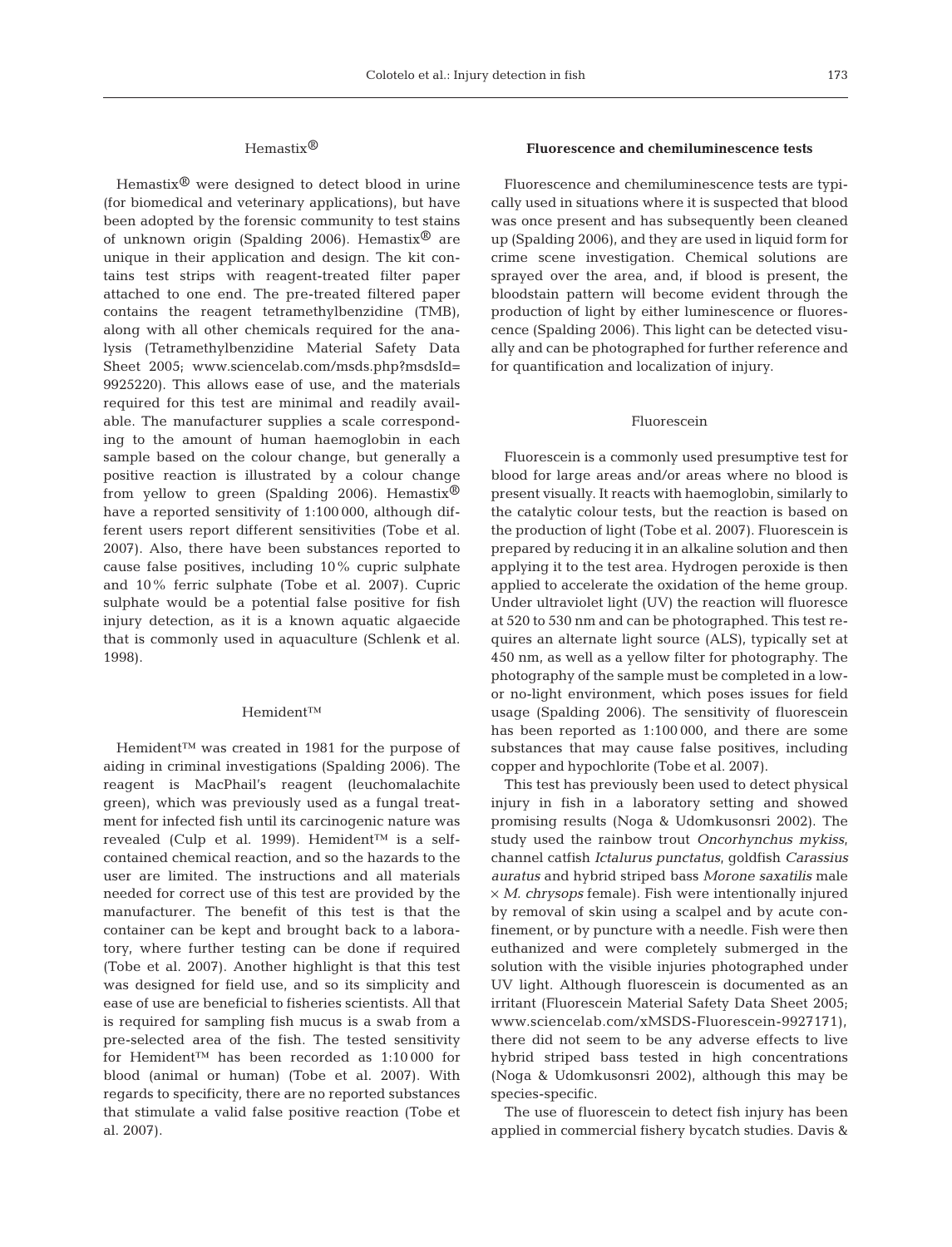Ottmar (2006) used fluorescein to analyze the injury patterns in fish that were dragged in a net during a laboratory experiment meant to simulate commercial fishing practices. The proportion of the body surface injured from the experiment was examined using computer analysis software. Results of the afore-mentioned study showed a link between mortality and the proportion of abrasion for walleye pollock *Theragra chalcogramma*, but not for other species examined.

## Luminol

Luminol, like fluorescein, is another blood detection chemical that produces light as a positive reaction. However, the production of light is through luminescence, not fluorescence, and does not require an ALS (Barni et al. 2007). The reaction occurs when the alkaline solution is sprayed over a test area, followed by an oxidizing agent. The reaction is best observed in a light-absent room and can be photographed, albeit the reaction only lasts for 30 s (Barni et al. 2007). Luminol is regarded as one of the most sensitive presumptive blood tests. Proescher & Moody (1939) claimed that luminol could detect blood at a dilution of 1:10 000 000, although the sensitivity depends on the preparation method.

Luminol has been used previously on trout, to identify areas of injury on the skin and to the gills associated with recreational angling (Dedual & Shorland 2006). The fish mucus had to be removed to conduct this test (using a damp cloth), because it is believed that the mucus creates a barrier between the blood and the luminol. This poses issues for sampling of fish using this product, since removal of the mucus would also potentially injure the epithelium, which is what is being detected using the test. It would therefore be difficult to distinguish between injury caused by the treatment and injury caused by the mucus removal. As well, the removal of the mucus from fish epithelium puts the fish at risk of infection, which can lead to stress and potentially to mortality after release.

## Bluestar©

Bluestar $\mathbb{O}$  is the newest presumptive test for blood. It is based on the chemical formula for luminol, but has been altered to increase its ease of use (Barni et al. 2007). Bluestar<sup>©</sup> produces a positive result through luminescence; however, the reaction lasts longer than that of luminol and does not require complete darkness (Tobe et al. 2007). The reported sensitivity is 1:10 000, although laboratory tests have shown a sensitivity of 1:100 000 (Tobe et al. 2007). Literature from

the manufacturer claims that false positives are easily identified by an experienced eye based on colour, duration and intensity of the light production. However, Tobe et al. (2007) report false positives on a number of substances, including tomatoes, bleach and 1 M ascorbic acid. A further benefit of Bluestar $\mathcal O$  is the ease of preparation, which involves the addition of 2 Bluestar© tablets to a prescribed amount of water (Dilbeck 2006), eliminating any complicated chemical processes prior to field use. The prepared solution can be kept for weeks, in contrast to luminol, which must be mixed moments prior to each use. Bluestar $\mathbb{O}$  is highly basic, and so its potential uses may be limited to dead fish (Bluestar© Material Safety Data Sheet 2005; www.bluestar-forensic.com/pdf/en/ MSDS\_tablets\_working\_solution.pdf).

## **DISCUSSION**

While some presumptive tests for blood have been applied to fish, there is potential that more of these tests may be applicable in fish health assessments and research. Fluorescein and luminol have been used to enhance patterns of injury on a variety of fish species (Noga & Udomkusonsri 2002, Dedual & Shorland 2006), although these only proved to be helpful in visualizing injury patterns. Indeed, Dedual & Shorland (2006) published photographs of the illuminated (and thus injured) regions in a fishing magazine to provide a dramatic illustration for anglers on how poor handling practices can affect fish health. Bluestar© should also be investigated for use on dead fish, as it has been shown to be favoured over luminol in forensic science (Dilbeck 2006). Digital photographs of the fluoresceinand Bluestar©-treated fish can be analyzed using computer software to determine the percentage of area covered by haemoglobin (Davis & Ottmar 2006, Dauble et al. 2007). None of the catalytic colour tests have been previously used in the context of enhancing injury patterns, although Hemastix® have been used to show early signs of stress in fish (Smith & Ramos 1976). Phenolphthalein is regarded as a very specific presumptive test and should be investigated for potential field and laboratory use on fish.

Although we have outlined which tests appear to have the greatest potential application in fish research, further testing is required. All of the tests have been evaluated for sensitivity with respect to human blood; however, it is unknown whether blood from fish or other animals will yield different results. Testing of sensitivity for fish blood can be done by using diluted blood samples, as shown in Tobe et al. (2007), but dilution should be done using fish mucus to achieve accurate sensitivity measurements. The minimum concen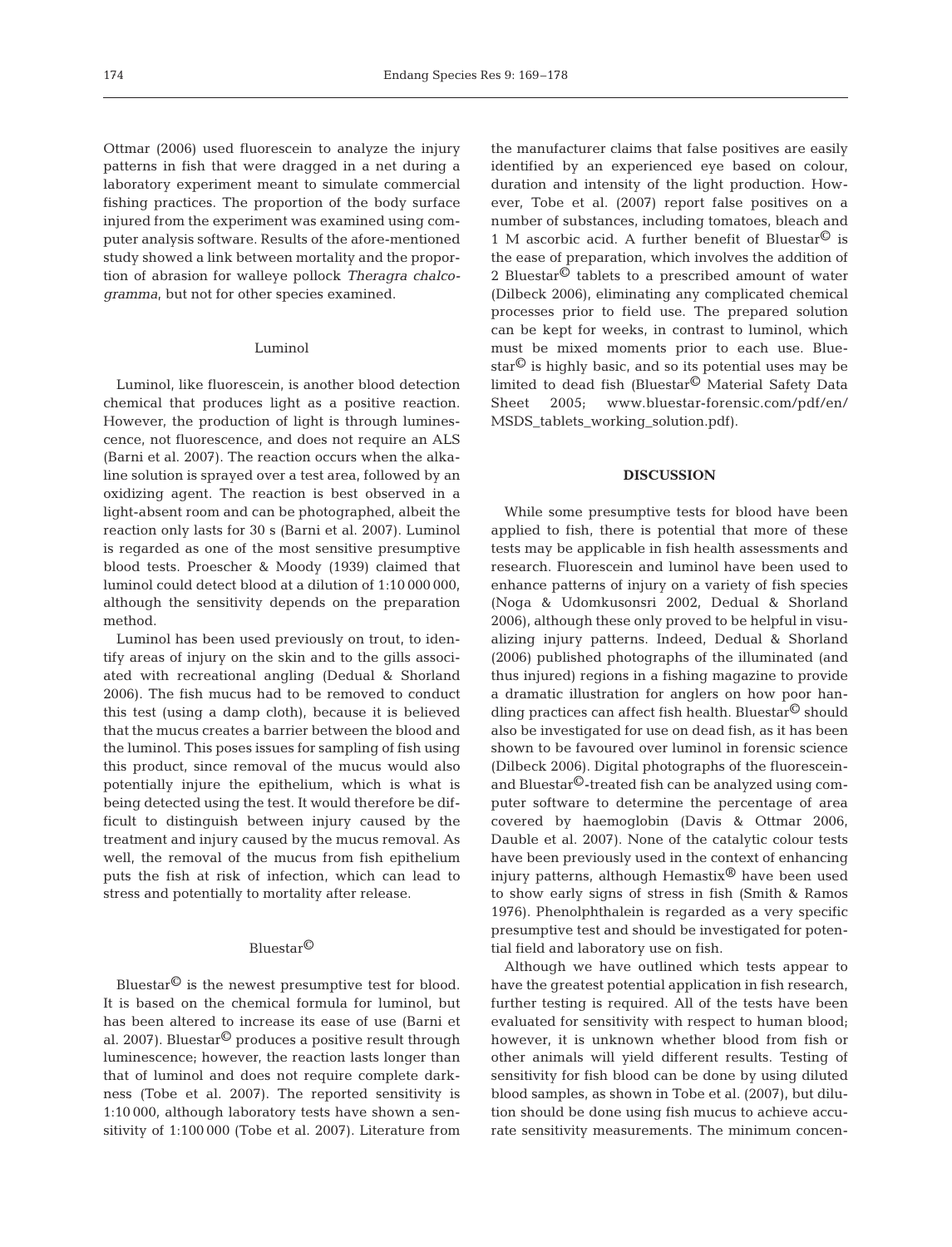tration of haemoglobin necessary for a positive reaction can then be determined.

The specificity of the presumptive tests should not change when comparing human and animal blood; however, the aquatic environment contains possible contaminants that may cause false positive reactions that have not been explored in forensic science research, including biological peroxidises. Before these tests can be accurately applied in fish biology or research, investigations of possible causes of false positives should be completed. False negatives also should not change when comparing human and animal blood. One substance that has already been found to inhibit the fluorescence of fluorescein is tricaine (Davis et al. 2008). Tricaine is a commonly used fish anaesthesic, so when utilizing fluorescein other anaesthesics are necessary.

Identification of the most valuable presumptive tests for use in fish injury research would require controlled experimentation to determine which tests perform most accurately. As in Noga & Udomkusonsri (2002), fish should be anesthetized and then inflicted with injuries commonly experienced, such as scale loss, abrasion and pinpoint ulcerations. The selected methods should then be compared. Furthermore, a comparison between the 2 methods of detection (catalytic colour vs. fluorescence and luminescence) should be conducted, to identify the benefits and limitations. Catalytic colour tests should be done by swabbing a selected area of mucus and applying reagents to the swab. Swabs from multiple pre-selected areas of the fish may help to outline general patterns of injury. Fluorescein, luminol and Bluestar© will require spraying or complete submersion of the fish in the appropriate solution. Digital photographs of these fish can be analyzed using computer software, to show the proportion of injury based on the proportion of the fish that is emitting a specific wavelength of light (i.e. 520 to 530 nm for fluorescein). Fluorescein and Bluestar© could be used to test swabs of fish mucus; however, this would eliminate the capability to use digital analysis to quantify the proportion of injury. In all instances, confirmation of lesions should be completed using histology.

The goal of these evaluations will be to identify tests that could be used in both laboratory and field settings, which will also require an assessment of the safety of these chemicals to fish. A safety assessment has already been done for fluorescein for hybrid striped bass (Noga & Udomkusonsri 2002), and similar methods could be used for luminol and Bluestar©. Since the catalytic colour tests do not come into contact with the fish, these chemicals do not pose a direct threat to the fish. Nonetheless, for all tests, it would be valuable to determine if there are any sub-lethal or lethal consequences from any of the chemicals or procedures needed to quantify injury. This could be done through telemetry (to evaluate behavioural impairments or post-release mortality; Donaldson et al. 2008), reflex assessment for predicting delayed mortality (Davis & Ottmar 2006), or holding fish for a period of time and monitoring delayed mortality.

A general assumption in fish injury assessments is that increased injury results in increased stress and threat to fish survival. The identification of presumptive tests for blood that can assist in quantifying the area of injury on fish would stimulate further research linking external injury to the physiological and behavioural responses, as well as delayed mortality due to injury. Physiological responses to adverse conditions can be investigated by non-lethal blood sampling and testing for a number of biomolecules, including cortisol, aspartate aminotransferase and lactate dehydrogenase (Grizzle et al. 1992, Wendelaar Bonga 1997).

## **POTENTIAL APPLICATION TO FISH CONSERVATION AND MANAGEMENT**

Presumptive tests for blood show potential for use in fish conservation, including use in assessing sub-lethal injury from interaction with hydropower infrastructure, recreational and commercial fishing, research and handling, and general health monitoring. Before using these tests in fish conservation and management, limitations related to result confirmation apply and must be eliminated or validated as described above. However, once validated, these tools could become a simple component of routine fish monitoring when there is interest in documenting injuries to fish that arise from various human or non-human interactions.

#### **Hydropower**

Hydropower structures can have numerous effects on fish and the aquatic environment. Hydropower infrastructure often creates an impassable physical barrier, which most notably alters fish movement (e.g. Cada 2001). Several solutions for upstream fish passage have been implemented, including the installation of fishways, or trapping fish and physically moving them around the dam (Gowans et al. 1999). To date, no study has focused on the possible physical damage caused by hydropower infrastructure during upstream migration, although such studies would aid in the conservation and management of especially fragile species.

Non-migratory and migratory fish travelling downstream are also at risk of physical damage from hydroelectric dams. Entrainment is avoided through the use of fish screens and dam bypass structures, while down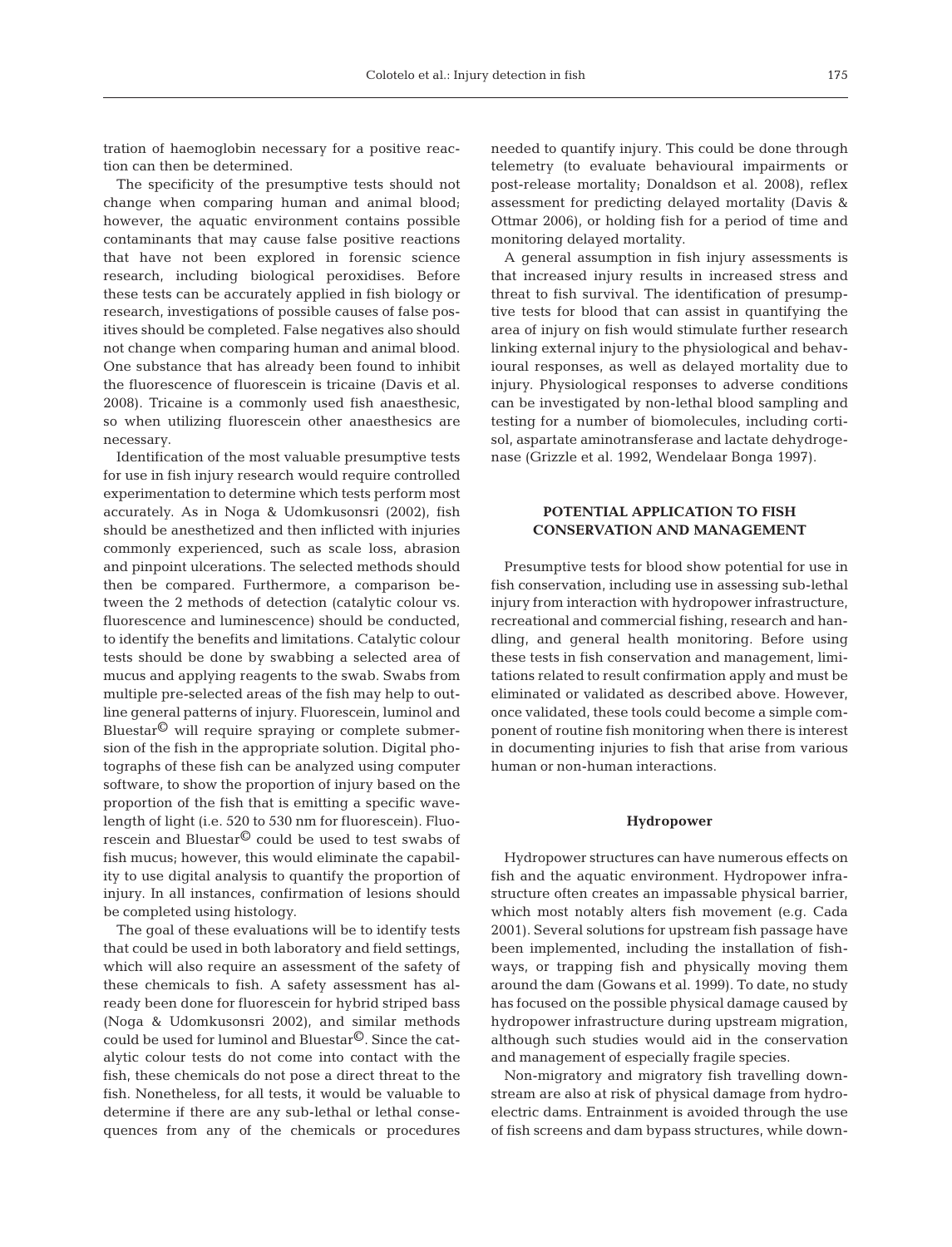stream fish passage is often facilitated by the installation of 'fish friendly' turbines. Passage through the hydroelectric turbines has been documented as a significant cause of mortality and physical damage (Cada 1990). Generally, the injury assessments of fish that pass through turbines are made by visual inspection, which at best can detect gross-scale injuries and trauma. The use of fluorescent or chemiluminescent presumptive tests would be able to help identify patterns of injury resulting from turbine passage, especially at the cellular level, which would likely be overlooked using visual inspection and has been linked to the behaviour and physiology of sub-lethally injured fish (Davis 2002). Catalytic colour tests would also be useful in locating the areas of the skin injured by turbine passage through sampling of pre-selected areas.

Fluorescein has already been used to assess injury in salmonids passing through a turbine. It was helpful in quantifying the injury (using computer software analysis), as well as in determining the types of injury (Dauble et al. 2007). The researchers found this method to be highly efficient, as it did not cause any more injury than would have occurred through visual assessments of anaesthetized fish, and fish could be released back into the water after the experiment was complete.

Fish residing downstream of dams or passing through dams can also be subjected to gas bubble disease (from pressure changes and/or gas supersaturation; Weitkamp & Katz 1980). One of the signs of gas bubble disease is haemorrhaging from skin and fins, which could be quantified using forensic techniques.

#### **Recreational and commercial fishing**

Recreational and commercial fishing are practised on a global scale and involve the capture of billions of fish annually (Cooke & Cowx 2004). One of the current concerns surrounding recreational fishing is the biological impact this has on individual fish. In some areas, catchand-release angling is widely practised, but the fates of those released fish are often unknown (Cooke & Cowx 2004). As with the gas bubble disease issues described above for hydropower facilities, fish captured from deep water can suffer from similar symptoms. A recent study of smallmouth bass *Micropterus dolomieu* used qualitative metrics (presence and absence of reddened tissue indicating haemorrhaging) to characterize barotrauma incidences at a fishing tournament (Gravel & Cooke 2008). The use of presumptive tests for blood in the assessments of barotrauma could provide more robust and reliable estimates of injuries resulting from fish being captured from deep water.

In commercial fisheries, bycatch can be a significant proportion of the total catch, and individual fish are released due to species, size, quantity, or sex (Davis 2002). The post-release (discard) mortality of these individuals has been linked to wounding, measured using fluorescein in a laboratory setting (Davis & Ottmar 2006), and techniques exist to assess whether released fish will survive (Davis 2002). The evaluation of other methods of injury detection would be useful in both recreational and commercial fisheries, especially in relation to gear and handling method comparison. New techniques and equipment could be compared to standard practices for injury and associated delayed mortality.

#### **Research and handling**

Research often involves confinement and handling of fish, including containment in trap nets, hoop nets, live pot traps and holding tanks (Chopin & Arimoto 1995). The effects of this equipment on injury, physiology, behaviour and survival are largely unknown. Cooke et al. (1998) performed post-mortem examinations to study the injuries on greenside darters *Etheostoma blenniodes* resulting from live pot traps. They observed scale loss and abrasions around the caudal area, which resulted in fungal growth and the eventual death of 74% of the fish, but quantifying injury would have been helpful in this investigation. The testing of all capture and confinement methods would be beneficial to identify those techniques with the least negative impacts on fish in order to maintain their condition and enhance survival.

Research involving individual fish almost always requires some form of handling. Handling is also an issue in catch-and-release angling, as fish are often held during hook removal, measurement and photography (Cooke & Cowx 2004). Previous research demonstrated that fish held for a longer period of time have higher rates of post-release mortality (Pickering et al. 1982, Schramm et al. 1987). Handling can cause significant damage to fish, and has been documented using luminol and fluorescein (Noga & Udomkusonsri 2002, Dedual & Shorland 2006). Noga & Udomkusonsri (2002) detected injuries that were not a result of the experimentally induced injury and concluded that these came from the handling of the fish during the experiment. Safe handling practices have been suggested for use by anglers and researchers, but visualizations of the injuries and quantifications of the extent of the trauma could aid in developing a standard protocol for fish handling and emphasize the negative consequences of poor handling.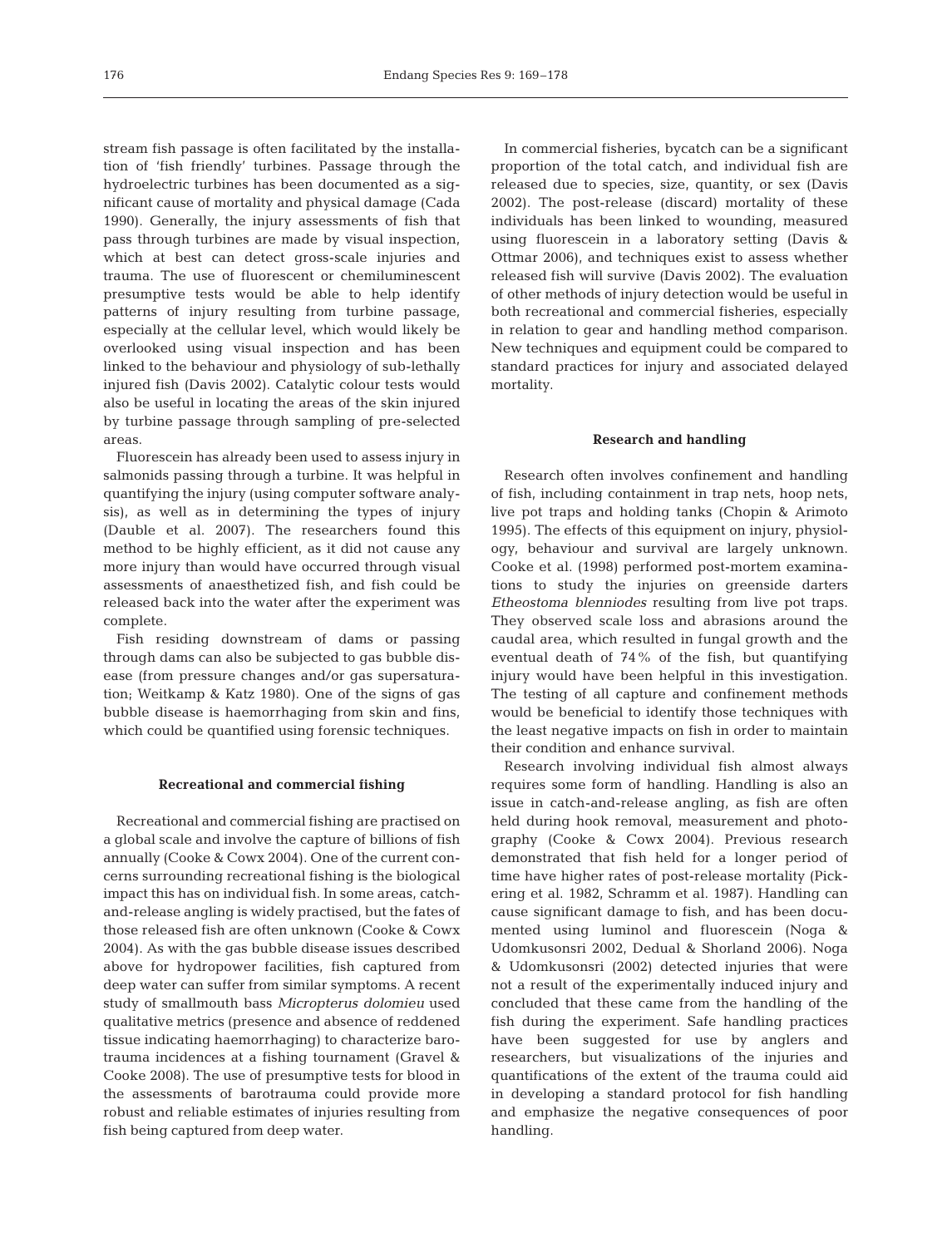## **General health monitoring**

A technique that could rapidly assess the general health and injury level of fish without being a hazard to the fish or environment would be ideal and would provide valuable information. Areas that would benefit from these rapid techniques for health assessment, for example, include aquaculture endeavours and other areas in which there is interest in minimizing injury from handling. This is particularly relevant when using hatcheries to enhance endangered fish populations. Obviously, any methods used on potential food-fish would need to be screened for their human impacts.

## **CONCLUSION**

Assessment of non-visible injury in fish has rarely been conducted. Typically, macroscopic visual examination is used to identify injuries, but this approach is subjective and based on the severity of the trauma detectable to the naked eye. In the current paper, we presented an alternative approach to identifying and quantifying fish injury through blood detection techniques used in forensic science. The identification of a relevant and robust presumptive test for blood on fish ing assessing the impacts of hydropower infrastructure, evaluating recreational and commercial fisheries, enhancing handling practices, and performing general health assessments. Collectively, such data should facilitate the conservation of a wide range of fish species.

*Acknowledgements*. This work was supported by Fisheries and Oceans Canada and Natural Resources Canada. Additional support was provided by the Ontario Ministry of Research and Innovation through the Early Researcher Award Program. We thank C. Hasler and other members of the Cooke Lab for providing detailed input on earlier versions of this manuscript. Research permits were provided by the Ontario Ministry of Natural Resources, and animal care approvals were granted by Carleton University and Queen's University on behalf of the Canadian Council for Animal Care.

## LITERATURE CITED

- ▶ Barni F, Lewis SW, Berti A, Miskelly GM, Lago G (2007) tive test for latent blood detection. Talanta 72:896–913
- ▶ Barthel BL, Cooke SJ, Suski CD, Philipp DP (2003) Effects of landing net mesh type on injury and mortality in a freshwater recreational fishery. Fish Res 63:275–282
	- Bowen BW, Avise JC (1996) Conservation genetics of marine turtles. In: Avise JC, Hamrick JL (eds) Conservation genetics: case histories from nature. Chapman & Hall, New York, p 190–237
- ► Cada G (1990) A review of studies relating to the effects of propeller-type turbine passage on fish early life stages. N Am J Fish Manag 10:418–426
	- Cada GF (2001) The development of advanced hydroelectric turbines to improve fish passage survival. Fisheries 26: 14–24
- ► Chopin FS, Arimoto T (1995) The condition of fish escaping from fishing gears — a review. Fish Res 21:315–327
- ► Cooke SJ, Cowx G (2004) The role of recreational fishing in global fish crises. Bioscience 54:857–859
- ► Cooke SJ, Bunt CM, McKinley S (1998) Injury and short term mortality of benthic stream fishes — a comparison of collection techniques. Hydrobiologia 379:207–211
- ► Cox M (1991) A study of the sensitivity and specificity of four presumptive tests for blood. J Forensic Sci 36:1503–1511
- ► Culp SJ, Blankenship LR, Kusewitt DF, Doerge DR, Mulligan LT, Beland FA (1999) Toxicity and metabolism of malachite green and leucomalachite green during short-term feeding to Fischer 344 rats and B6C3F1 mice. Chem Biol Interact 122:153–170
	- Dauble DD, Deng ZD, Richmond MC, Moursund RA, Carlson TJ, Rakowski CL, Duncan JP (2007) Biological assessment of the advanced turbine design at Wanapum Dam, 2005. Prepared for the US Department of Energy, Office of Energy Efficiency and Renewable Energy, Wind and Hydropower Technologies, under Contract DE-AC05- 76RL01830, Richland, WA
- ▶ Davis MW (2002) Key principles for understanding fish bycatch discard mortality. Can J Fish Aquat Sci 59: 1834–1843
- ► Davis MW, Ottmar ML (2006) Wounding and reflex impairment may be predictors for mortality in discarded or escaped fish. Fish Res 82:1–6
- would benefit many areas of fisheries research, includ-  $\triangleright$  Davis MW, Stephenson S, Noga EJ (2008) The effect of tricaine on use of the fluorescein test for detecting skin and corneal ulcers in fish. J Aquat Anim Health 20: 86–95
	- Dedual M, Shorland J (2006) Poor handling affects released trout. Target Taupo 52:5–13
	- Dilbeck L (2006) Use of Bluestar forensic in lieu of luminol at crime scenes. J Forensic Ident 56:706–720
	- Donaldson MR, Arlinghaus R, Hanson KC, Cooke SJ (2008) Enhancing catch-and-release science with biotelemetry. Fish Fish 9:79–105
	- ► Fessard V, Godard T, Huet S, Mourot A, Poul JM (1999) Mutagenicity of malachite green and leucomalachite green in *in vitro* tests. J Appl Toxicol 19:421–430
		- Flaxman BA (1972) Cell differentiation and its control in the vertebrate epidermis. Am Zool 12:13–25
	- ▶ Göbbels M, Spitnaz M (1989) Influence of artificial tears on corneal epithelium in dry-eye syndrome. Graefes Arch Clin Exp Ophthalmol 227:139–141
	- ► Gowans ARD, Armstrong JD, Priede IG (1999) Movements of adult Atlantic salmon in relation to a hydroelectric dam and fish ladder. J Fish Biol 54:713–726
	- ▶ Gravel MA, Cooke SJ (2008) Severity of barotrauma influences the physiological status, post-release behaviour, and fate of tournament-caught smallmouth bass. N Am J Fish Manag 28:607–617
	- Forensic application of the luminol reaction as a presump-Grizzle JM, Chen J, Williams JC, Spano JS (1992) Skin ➤ injuries and serum enzyme activities of channel catfish (*Ictalurus punctatus*) harvested by fish pumps. Aquaculture 107:333–346
		- Hawkes JW (1974) The structure of fish skin. Cell Tiss Res 149:147–158
		- ► Huntingford FA, Adams C, Braithwaite VA, Kadri S, Pottinger TG, Sandøe P, Turnbull JF (2006) Current issues in fish welfare. J Fish Biol 68:332–372